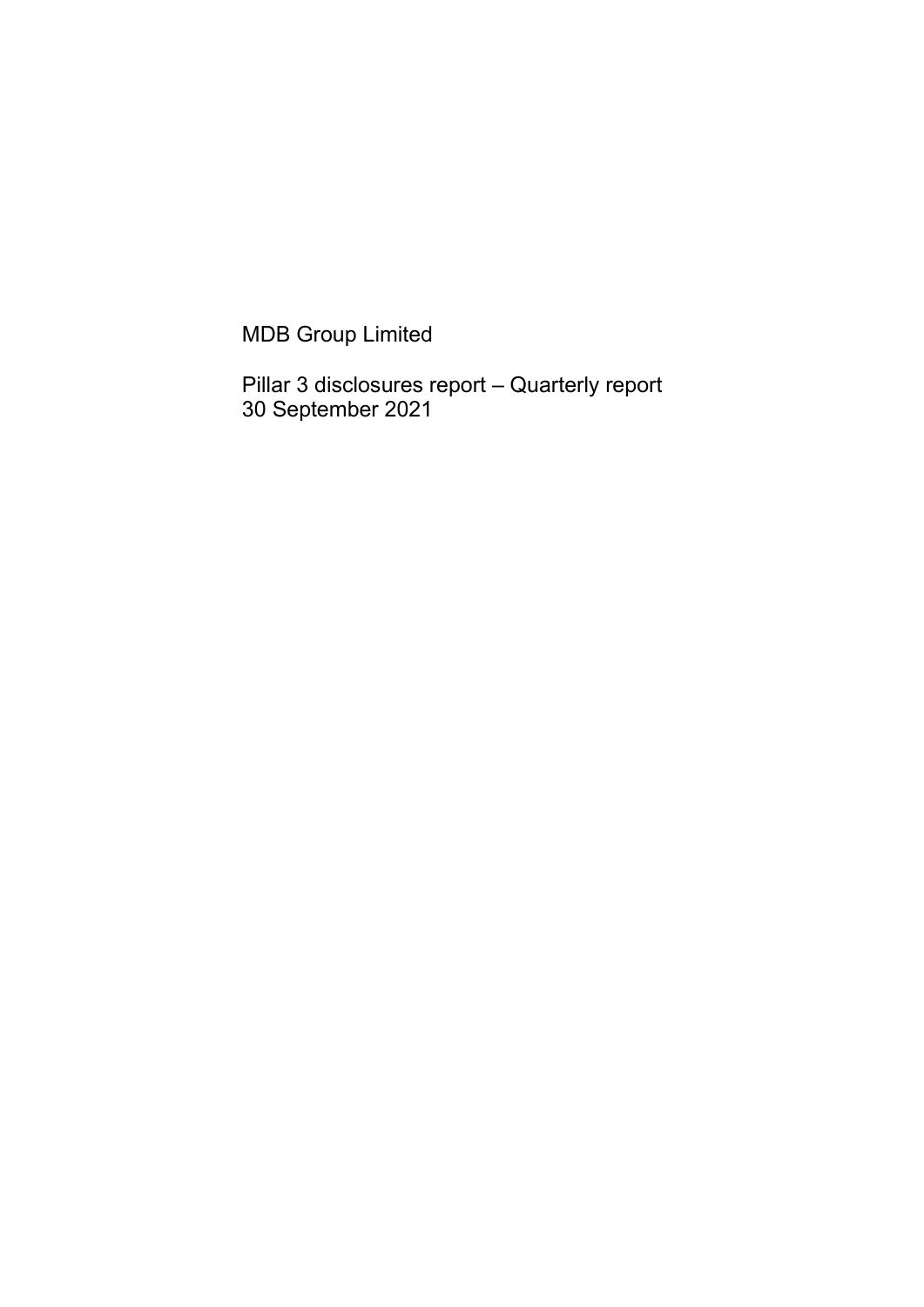Contents

| $\mathbf 1$ | <b>INTRODUCTION</b>           |   |
|-------------|-------------------------------|---|
|             | 2 KEY METRICS                 | 4 |
|             | <b>3 CAPITAL REQUIREMENTS</b> | 6 |
|             | 4 LIQUIDITY                   |   |
|             |                               |   |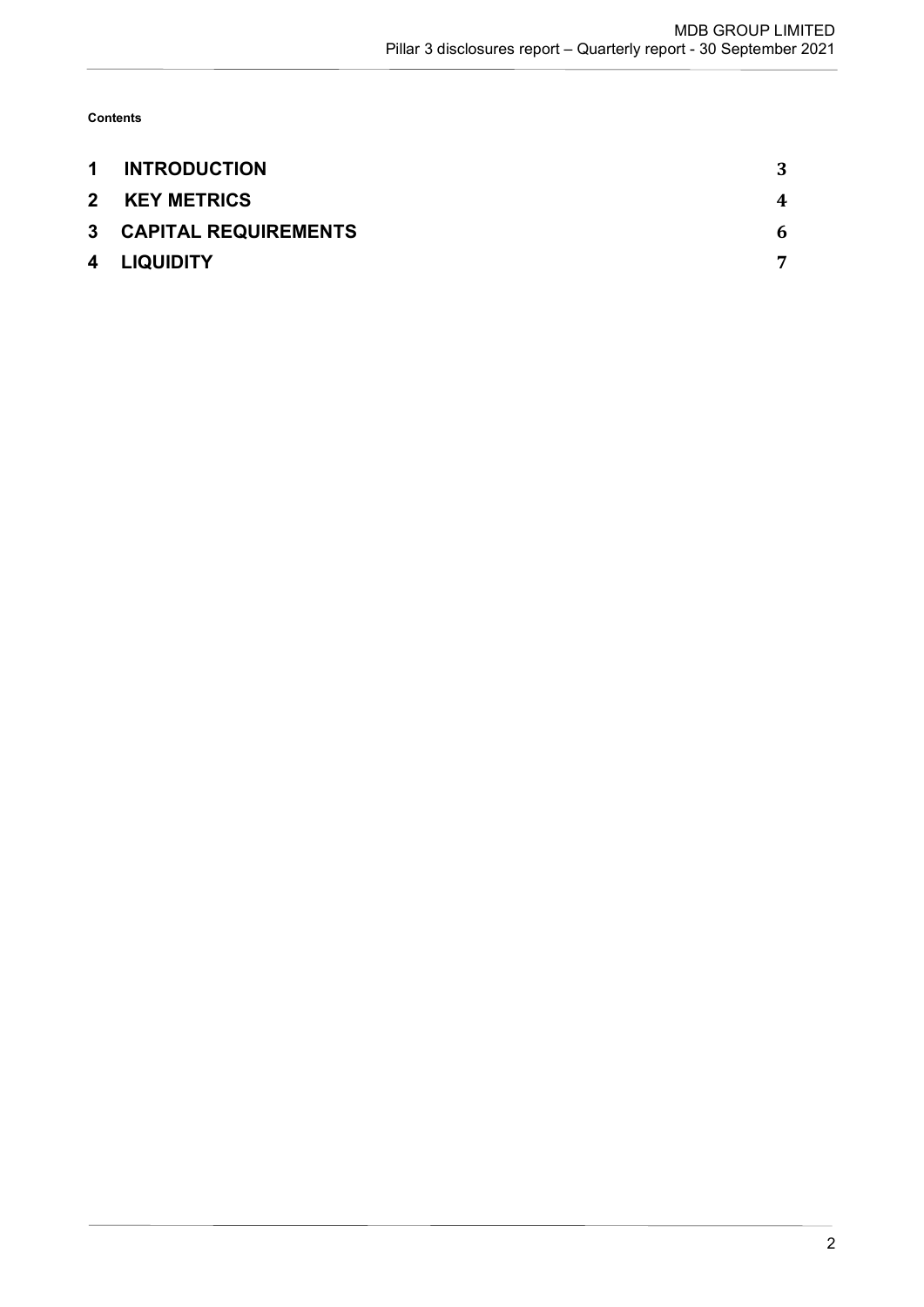# 1 Introduction

These Pillar 3 disclosures (the "Disclosures") are in respect of MDB Group Limited (the "Regulatory Parent" or "MDB Holding"), and its subsidiaries, together referred to as the "Group" or "MDB Group". The Group is regulated under the Single Supervisory Mechanism ("SSM"). The SSM is the system of banking supervision in Europe, the main aim of which is to ensure the safety and soundness of the European banking system and to increase financial integration, stability and consistency of supervision. Under the SSM, the Group is regulated by a Joint Supervisory Team comprising the European Central Bank ("ECB"), the National Bank of Belgium and the Malta Financial Services Authority ("MFSA"). The Group is classified as an "Other Systemically Important Institution", and MeDirect Malta is considered a core domestic bank by the Central Bank of Malta.

The JST receives information on the capital adequacy requirements and sets capital requirements for the Group. At a consolidated Group level, capital is calculated for prudential regulatory reporting purposes using the Basel III framework of the Basel Committee on Banking Supervision ('Basel'), as implemented by the European Union ('EU') in the revisions to the Capital Requirements Regulation.

The Basel III framework is structured around three 'pillars': the Pillar 1 minimum capital requirements, Pillar 2 in relation to supervisory review process, and Pillar 3, market discipline. The aim of Pillar 3 is to produce disclosures that allow market participants to assess the scope of banks' application of the Basel Committee's framework. It also aims to assess their application of the rules in their jurisdiction. their capital condition, risk exposures and risk management processes, and hence their capital adequacy.

These Disclosures have been prepared in accordance with the requirements of Part Eight of the EU Regulation 876/2019 of the European Parliament and of the Council of 20 May 2019 amending regulation (EU) No 575/2013 (Capital Requirements Regulation 2 - "CRR 2"). This quarterly Pillar 3 disclosures report provides the Pillar 3 disclosures which have a quarterly frequency assigned in line with the Commission Implementing Regulation (EU) 2021/637 of 15 March 2021 laying down implementing technical standards with regard to public disclosures by institutions.

MDB Holding's subsidiary, MeDirect Malta has been authorised to waive its requirement to comply with Part Eight of the CRR on an individual basis, in terms of Article 6 (3) of the CRR. On the other hand MeDirect Belgium is exempt from full disclosure requirements laid down in Part Eight of the CRR, however being a significant subsidiary of an EU parent institution, it is subject to limited disclosure requirements in terms of Article 13 of the CRR on an annual basis.

Consistent with the banking regulations, these disclosures are not subject to external audit however the disclosures have been prepared on a basis consistent with information submitted to the regulator. These disclosures have been appropriately verified internally by the Group's management, thus the Group is satisfied that internal verification procedures ensure that these Disclosures are presented fairly.

This document is not subject to external audit, however the disclosures have been prepared on a basis consistent with information submitted to the regulatory authorities. The Pillar 3 disclosures have been approved by the Group's senior management. The Group is satisfied that internal verification procedures ensure that these Additional Regulatory Disclosures are presented fairly.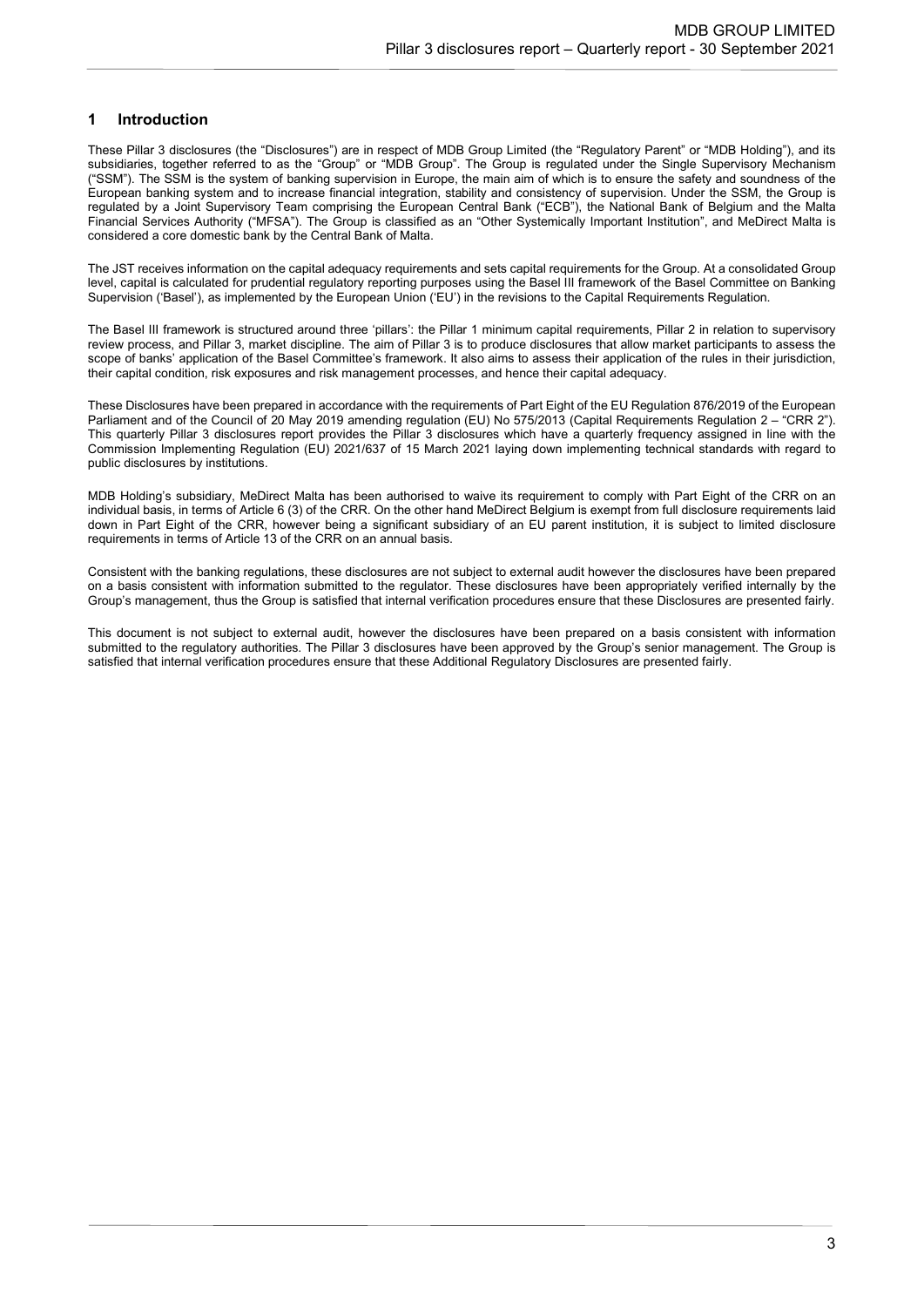# 2 Key metrics

In the following table EU KM1 we provide key regulatory metrics and ratios as well as related input components as defined by the amended versions of CRR and CRD. They comprise own funds, RWAs, capital ratios, additional requirements based on SREP, capital buffer requirements, leverage ratio, liquidity coverage ratio and net stable funding ratio. They serve as high level metrics and form part of our holistic risk management across individual risk types in addition to the Group's specific internal risk metrics. Based on this they are fully integrated across strategic planning, risk appetite framework and stress testing concepts and are reviewed and approved by our Management Board at least annually.

### EU KM1 – Key metrics $1$

|                 | Amounts in €000                                                                                                         | 30-Sep-21 | 30-Jun-21 |  |  |  |  |
|-----------------|-------------------------------------------------------------------------------------------------------------------------|-----------|-----------|--|--|--|--|
|                 | Available own funds                                                                                                     |           |           |  |  |  |  |
| 1               | Common Equity Tier 1 (CET1) capital                                                                                     | 226,823   | 233,666   |  |  |  |  |
| $\overline{2}$  | Tier 1 capital                                                                                                          | 226.823   | 233,666   |  |  |  |  |
| 3               | <b>Total capital</b>                                                                                                    | 273,346   | 281,343   |  |  |  |  |
|                 | Risk-weighted exposure amounts                                                                                          |           |           |  |  |  |  |
| $\overline{4}$  | Total risk exposure amount                                                                                              | 1,394,988 | 1,454,460 |  |  |  |  |
|                 | Capital ratios (as a percentage of risk-weighted exposure amount)                                                       |           |           |  |  |  |  |
| 5               | Common Equity Tier 1 ratio (%)                                                                                          | 16.20%    | 16.07%    |  |  |  |  |
| 6               | Tier 1 ratio (%)                                                                                                        | 16.20%    | 16.07%    |  |  |  |  |
| 7               | Total capital ratio (%)                                                                                                 | 19.60%    | 19.34%    |  |  |  |  |
|                 | Additional own funds requirements to address risks other than the risk of excessive leverage                            |           |           |  |  |  |  |
|                 | (as a percentage of risk-weighted exposure amount)                                                                      |           |           |  |  |  |  |
| EU 7a           | Additional own funds requirements to address risks other than the risk of excessive leverage (%)                        | 3%        | 3%        |  |  |  |  |
| EU 7b           | of which: to be made up of CET1 capital (percentage points)                                                             | 1.7%      | 1.7%      |  |  |  |  |
| EU 7c           | of which: to be made up of Tier 1 capital (percentage points)                                                           | 2.3%      | 2.3%      |  |  |  |  |
| $EU$ 7d         | Total SREP own funds requirements (%)                                                                                   | 11.0%     | 11.0%     |  |  |  |  |
|                 | Combined buffer and overall capital requirement (as a percentage of risk-weighted exposure amount)                      |           |           |  |  |  |  |
| 8               | Capital conservation buffer (%)                                                                                         | 2.5%      | 2.5%      |  |  |  |  |
| EU 8a           | Conservation buffer due to macro-prudential or systemic risk identified at the level of a Member State (%)              | 0.0%      | 0.0%      |  |  |  |  |
| 9               | Institution specific countercyclical capital buffer (%)                                                                 | 0.03%     | 0.03%     |  |  |  |  |
| EU 9a           | Systemic risk buffer (%)                                                                                                | 0.0%      | 0.0%      |  |  |  |  |
| 10 <sup>1</sup> | Global Systemically Important Institution buffer (%)                                                                    | 0.0%      | 0.0%      |  |  |  |  |
| $EU$ 10a        | Other Systemically Important Institution buffer (%)                                                                     | 0.5%      | 0.5%      |  |  |  |  |
| 11              | Combined buffer requirement (%)                                                                                         | 3.0%      | 3.0%      |  |  |  |  |
| $EU$ 11a        | Overall capital requirements (%)                                                                                        | 14.0%     | 14.0%     |  |  |  |  |
| 12              | CET1 available after meeting the total SREP own funds requirements (%)                                                  | 5.3%      | 5.1%      |  |  |  |  |
|                 | Leverage ratio                                                                                                          |           |           |  |  |  |  |
| 13              | Total exposure measure                                                                                                  | 4,205,860 | 4,189,819 |  |  |  |  |
| 14              | Leverage ratio (%)                                                                                                      | 5.40%     | 5.60%     |  |  |  |  |
|                 | Additional own funds requirements to address the risk of excessive leverage (as a percentage of total exposure measure) |           |           |  |  |  |  |
| <b>EU 14a</b>   | Additional own funds requirements to address the risk of excessive leverage (%)                                         | 0.00%     | 0.00%     |  |  |  |  |
| <b>EU 14b</b>   | of which: to be made up of CET1 capital (percentage points)                                                             | 0.00%     | 0.00%     |  |  |  |  |
| <b>EU 14c</b>   | Total SREP leverage ratio requirements (%)                                                                              | 3.00%     | 3.00%     |  |  |  |  |
|                 | Leverage ratio buffer and overall leverage ratio requirement (as a percentage of total exposure measure)                |           |           |  |  |  |  |
| <b>EU 14d</b>   | Leverage ratio buffer requirement (%)                                                                                   | 0.00%     | 0.00%     |  |  |  |  |
| <b>EU 14e</b>   | Overall leverage ratio requirement (%)                                                                                  | 3.00%     | 3.00%     |  |  |  |  |
|                 | <b>Liquidity Coverage Ratio</b>                                                                                         |           |           |  |  |  |  |
| 15              | Total high-quality liquid assets (HQLA) (Weighted value -average)                                                       | 790,944   | 719,285   |  |  |  |  |
| $EU$ 16a        | Cash outflows - Total weighted value                                                                                    | 321,990   | 281,048   |  |  |  |  |
| <b>EU 16b</b>   | Cash inflows - Total weighted value                                                                                     | 124,793   | 134,423   |  |  |  |  |
| 16              | Total net cash outflows (adjusted value)                                                                                | 197,197   | 146,625   |  |  |  |  |
| 17              | Liquidity coverage ratio (%)                                                                                            | 453.10%   | 522.14%   |  |  |  |  |
|                 | <b>Net Stable Funding Ratio</b>                                                                                         |           |           |  |  |  |  |
| 18              | Total available stable funding                                                                                          | 3,534,371 | 3,506,740 |  |  |  |  |
| 19              | Total required stable funding                                                                                           | 2,571,087 | 2,614,633 |  |  |  |  |
| 20              | NSFR ratio (%)                                                                                                          | 137.50%   | 134.12%   |  |  |  |  |

1 Capital ratios and risk-weighted exposure amounts have been prepared on an IFRS 9 transitional basis.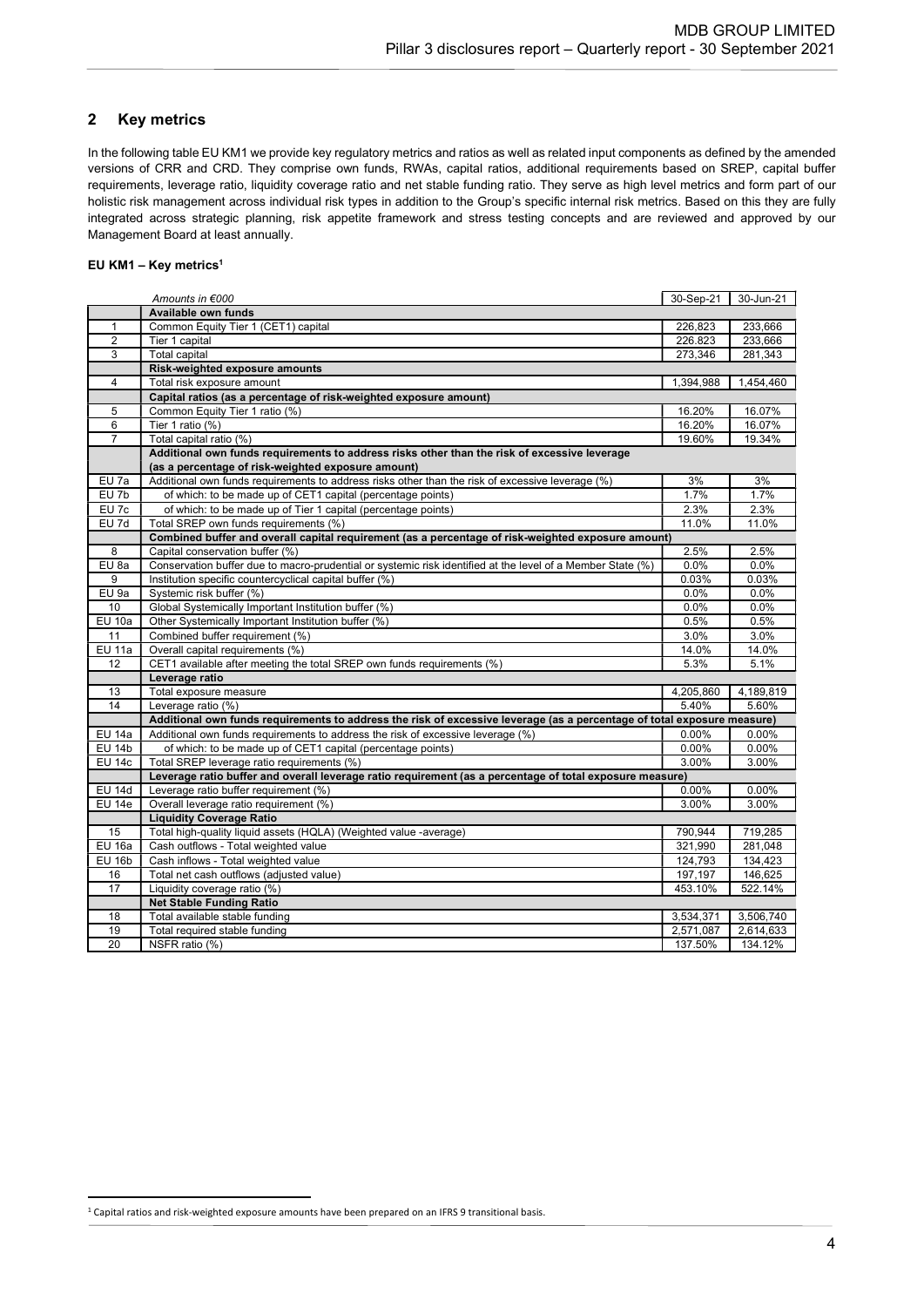|    |                                                                                                                                                 | 30-Sep-21 | 30-Jun-21 | 31-Mar-21 | 31-Dec-20 | 30-Sep-20 |
|----|-------------------------------------------------------------------------------------------------------------------------------------------------|-----------|-----------|-----------|-----------|-----------|
|    | Amounts in €000                                                                                                                                 |           |           |           |           |           |
|    | Available capital                                                                                                                               |           |           |           |           |           |
|    | Common Equity Tier 1 (CET1) capital                                                                                                             | 226,823   | 233,666   | 240,807   | 243,718   | 254,745   |
| 2  | Common Equity Tier 1 (CET1) capital as if IFRS 9 or analogous ECLs<br>transitional arrangements had not been applied                            | 222,711   | 227,426   | 234,567   | 235,899   | 244,393   |
| 3  | Tier 1 capital                                                                                                                                  | 226,823   | 233,665   | 240,807   | 243,718   | 254,745   |
| 4  | Tier 1 capital as if IFRS 9 or analogous ECLs transitional arrangements<br>had not been applied                                                 | 222,711   | 227,426   | 234,567   | 235,899   | 244,393   |
| 5  | <b>Total capital</b>                                                                                                                            | 273,346   | 281,343   | 291,146   | 284,623   | 297,601   |
| 6  | Total capital as if IFRS 9 or analogous ECLs transitional arrangements<br>had not been applied                                                  | 269,233   | 275,104   | 284,906   | 276,804   | 287,249   |
|    |                                                                                                                                                 |           |           |           |           |           |
|    | <b>Risk-weighted assets</b>                                                                                                                     |           |           |           |           |           |
| 7  | Total risk-weighted assets                                                                                                                      | 1,394,988 | 1,454,460 | 1.620.050 | 1,642,542 | 1,789,676 |
| 8  | Total risk weighted assets as if IFRS 9 or analogous ECLs transitional<br>arrangements had not been applied                                     | 1,396,942 | 1,455,471 | 1,621,060 | 1,643,917 | 1,792,056 |
|    |                                                                                                                                                 |           |           |           |           |           |
|    | <b>Capital ratios</b>                                                                                                                           |           |           |           |           |           |
| 9  | Common Equity Tier 1 (as a percentage of risk exposure amount)                                                                                  | 16.3%     | 16.1%     | 14.9%     | 14.8%     | 14.2%     |
| 10 | Common Equity Tier 1 (as a percentage of risk exposure amount) as if<br>IFRS 9 or analogous ECLs transitional arrangements had not been applied | 15.9%     | 15.6%     | 14.5%     | 14.3%     | 13.6%     |
| 11 | Tier 1 (as a percentage of risk exposure amount)                                                                                                | 16.3%     | 16.1%     | 14.9%     | 14.8%     | 14.2%     |
| 12 | Tier 1 (as a percentage of risk exposure amount) as if IFRS 9 or analogous<br>ECLs transitional arrangements had not been applied               | 15.9%     | 15.6%     | 14.5%     | 14.3%     | 13.6%     |
| 13 | Total capital (as a percentage of risk exposure amount)                                                                                         | 19.6%     | 19.3%     | 18.0%     | 17.3%     | 16.6%     |
| 14 | Total capital (as a percentage of risk exposure amount) as if IFRS 9 or<br>analogous ECLs transitional arrangements had not been applied        | 19.3%     | 18.9%     | 17.6%     | 16.8%     | 16.0%     |
|    |                                                                                                                                                 |           |           |           |           |           |
|    | Leverage ratio                                                                                                                                  |           |           |           |           |           |
| 15 | Leverage ratio total exposure measure (€000)                                                                                                    | 4,205,860 | 4,189,819 | 4,528,369 | 4,284,891 | 4,131,201 |
| 16 | Leverage ratio                                                                                                                                  | 5.4 %     | 5.6%      | 5.3%      | 5.7%      | 6.2%      |
| 17 | Leverage ratio as if IFRS 9 or analogous ECLs transitional arrangements<br>had not been applied                                                 | 5.3%      | 5.4%      | 5.2%      | 5.5%      | 5.9%      |

#### IFRS 9-FL: Comparison of institutions' own funds and capital and leverage ratios with and without the application of transitional arrangements for IFRS 9 or analogous ECLs

As laid down in Regulation (EU) 2017/2395 and amended by Regulation (EU) 2020/873, the Group has opted to apply the transitional arrangements laid down in the same regulation to mitigate the impact of the introduction of IFRS 9 on own funds. Thus, during the transitional period ending 31 December 2024, the Group will be adding back a proportion of:

- (a) the Day 1 impact as a result of the introduction of IFRS 9, being the difference between IFRS 9 expected credit losses ("ECLs") on 1 April 2018 and IAS 39 provisions determined at 31 March 2018; and
- (b) the difference in the IFRS 9 ECLs determined as at 31 December 2019 and the ECLs determined on 'day 1' of the introduction of IFRS 9 (being 1 April 2018 for the Group) for Stage 1 (12-months ECLs) and Stage 2 (lifetime ECLs) assets; and
- (c) the difference in the IFRS 9 ECLs determined at reporting date and the ECLs determined as at 1 January 2020 for Stage 1 (12 months ECLs) and Stage 2 (lifetime ECLs) assets.

Two sets of factors are used to adjust the above ECLs which will decline across the transitional period. The first set of factors, applicable to (a) and (b) above, started at 95% during the financial year ended 31 March 2019 and will fall to 25% in the final transitional year ending 31 December 2023. The second set of factors, applicable to (c) above, start at 100% during the financial years ended 31 December 2020 and 31 December 2021 and will fall down to 25% during the final transitional year ending 31 December 2024.

The above treatment is in accordance with the requirements laid down in paragraphs 6 and 6a of Regulation (EU) 2017/2395, as amended by Regulation (EU) 2020/873.

The Group has also chosen to apply the calculation referred to paragraph 7a of Regulation (EU) 2017/2395, as amended by Regulation (EU) 2020/873, whereby instead of reducing the specific credit risk adjustments by an accordingly calculated factor, the Group will instead risk weight the relevant amount at 100% and add it the total risk weighted exposure amount.

As noted in template IFRS 9-FL above, the impact of the transitional arrangement on the Group's capital ratio as at 30 September 2021 amounted to 32 bps at the reporting period under review. This was a result of an add-back in capital of €4.1 million and a reduction of €1.9 million in risk-weighted assets. Similarly, the Group's leverage ratio is 10 bps greater in view of the transitional arrangement applied.

Further to the amending Regulation (EU) 2020/873, and as required to be disclosed by EBA Guidelines (EBA/GL/2020/12), the Group chose not to apply the temporary treatment relating to unrealised gains and losses measured at fair value through other comprehensive income, as per Article 468.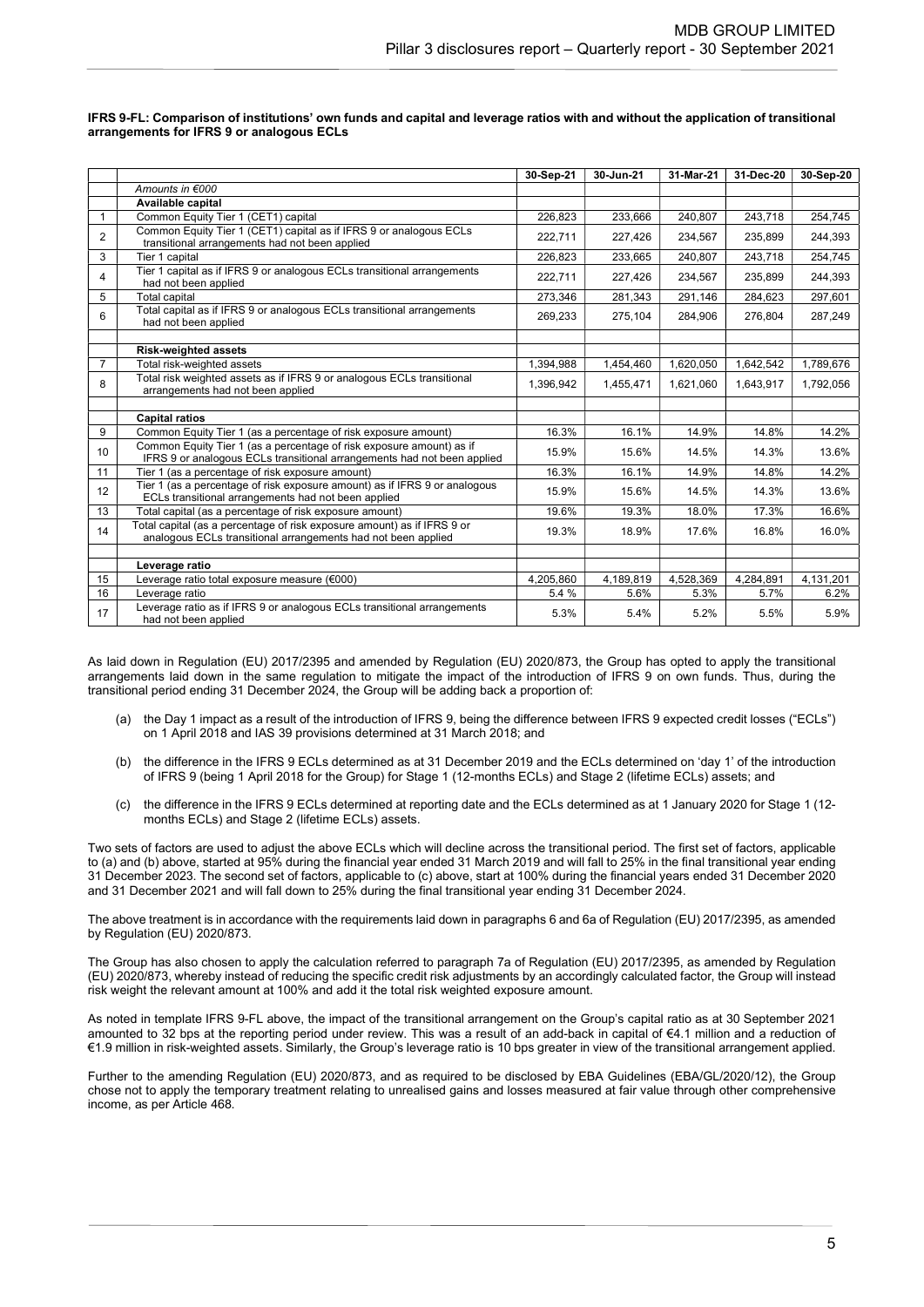## 3 Capital requirements

Capital requirements represent the amount of capital resources that a bank must hold as required by the regulator. In line with CRR, the Group continuously monitors its Common Equity Tier 1 capital.

The scope of permissible CRR approaches and those adopted by the Group are described below.

- Credit risk The Group calculates its risk weighted credit risk exposure in accordance with the Standardised Approach, described in Chapter 2 of Title II of Part Three of the CRR. To calculate the risk-weighted exposure amounts, risk weights are applied based on the exposure class and the related credit quality. Credit quality may be determined by reference to the credit assessments of ECAIs that have been determined as eligible by the EBA. In the Group's calculations, senior secured loans and other corporate credit exposures are assigned risk weights corresponding to unrated positions and for the remainder of its securities investment portfolio the Group has nominated well-known risk rating agencies such as Fitch, Standard and Poor's and Moody's. Accordingly, the Group complies with the standard association of the external ratings of ECAIs with the credit quality steps prescribed in CRR.
- Operational risk The Group calculates its capital requirement using the Basic Indicator Approach, in terms of Article 315 of the CRR. The own funds requirement amounts to 15% of the average three years of the relevant indicator, as defined in Article 316 of the CRR. Elements within the relevant indicator include interest receivable and similar income, interest payable and similar charges, income from shares and other variable/fixed-yield securities, commissions and fees receivable/payable, net profit or net loss on financial operations and other operating income, adjusted for, amongst others stipulated in the CRR, profits on sale of non-trading book items and extraordinary or irregular items.
- Counterparty credit risk The Group adopted the original exposures method for the counterparty credit risk as defined in Article 282 of CRR 2. This takes into consideration the netting arrangements in place while accounting for potential future changes. This netting process reduces the credit risk and settlement risk to a single net claim on the party to the contract.
- Foreign exchange risk The Group has adopted the basic method to determine its foreign exchange risk requirement in accordance with Article 351 of the CRR. In terms of this Article, the Group does not calculate the capital requirement for foreign exchange risk as its net foreign exchange position is less than 2% of its own funds.
- Credit valuation adjustment risk The Group uses the standardised approach, as per Article 384 of the CRR.

The following table provides an overview of the total RWA and the capital requirement for credit risk, derived from the RWA by an 8% capital ratio, split by the different exposure classes as well as capital for operational risk, foreign exchange risk and credit valuation adjustment risk. No capital is allocated for market risk as the Group does not operate a trading book. The Group has no exposure in items representing securitisation positions. Moreover, the capital allocated to settlement risk and commodities risk is nought. The exposure value is equal to the total on-balance sheet and off-balance sheet net of value adjustments and provisions and post CCF.

### EU OV1 – Overview of total risk exposure amounts

| Amounts in €000         |                                                                             | Total risk exposure amounts<br>(TREA) | <b>Total own funds</b><br>requirements |                          |
|-------------------------|-----------------------------------------------------------------------------|---------------------------------------|----------------------------------------|--------------------------|
|                         |                                                                             | 30 September<br>2021                  | 30 June<br>2020                        | 30 September<br>2021     |
| $\mathbf{1}$            | Credit risk (excluding CCR)                                                 | 1,184,371                             | 1,242,805                              | 94.750                   |
| $\overline{2}$          | Of which the standardised approach                                          | 1,184,371                             | 1,242,805                              | 94,750                   |
| 3                       | Of which the Foundation IRB (F-IRB) approach                                |                                       | $\overline{\phantom{a}}$               |                          |
| $\overline{\mathbf{4}}$ | Of which slotting approach                                                  | $\overline{\phantom{a}}$              | $\overline{\phantom{a}}$               | $\overline{\phantom{a}}$ |
| EU 4a                   | Of which equities under the simple risk weighted approach                   | ٠                                     | $\overline{\phantom{a}}$               | $\blacksquare$           |
| 5                       | Of which the Advanced IRB (A-IRB) approach                                  |                                       |                                        |                          |
| 6                       | Counterparty credit risk - CCR                                              | 11,130                                | 12,343                                 | 890                      |
| $\overline{7}$          | Of which the standardised approach                                          |                                       |                                        | $\overline{\phantom{a}}$ |
| 8                       | Of which internal model method (IMM)                                        | $\overline{\phantom{0}}$              | $\overline{\phantom{a}}$               | $\overline{\phantom{a}}$ |
| EU 8a                   | Of which exposures to a CCP                                                 | 8,095                                 | 8,118                                  | 648                      |
| EU 8b                   | Of which credit valuation adjustment - CVA                                  | 1.433                                 | 2,063                                  | 115                      |
| 9                       | Of which other CCR                                                          | 1,602                                 | 2,162                                  | 128                      |
| 15                      | Settlement risk                                                             |                                       |                                        |                          |
| 16                      | Securitisation exposures in the non-trading book (after the cap)            | 80,045                                | 79,870                                 | 6,404                    |
| 17                      | Of which SEC-IRBA approach                                                  |                                       |                                        |                          |
| 18                      | Of which SEC-ERBA (including IAA)                                           |                                       |                                        |                          |
| 19                      | Of which SEC-SA approach                                                    | 80.045                                | 79,870                                 | 6.404                    |
| <b>EU 19a</b>           | Of which 1250% / deduction                                                  |                                       | $\overline{\phantom{a}}$               | $\overline{\phantom{a}}$ |
| 20                      | Position, foreign exchange and commodities risks (Market risk)              |                                       | $\overline{\phantom{0}}$               | $\blacksquare$           |
| 21                      | Of which the standardised approach                                          |                                       |                                        |                          |
| 22                      | Of which IMA                                                                |                                       | $\blacksquare$                         | $\overline{\phantom{a}}$ |
| <b>EU 22a</b>           | Large exposures                                                             |                                       |                                        |                          |
| 23                      | Operational risk                                                            | 119.442                               | 119.442                                | 9.555                    |
| <b>EU 23a</b>           | Of which basic indicator approach                                           | 119,442                               | 119,442                                | 9,555                    |
| <b>EU 23b</b>           | Of which standardised approach                                              |                                       | $\overline{\phantom{a}}$               |                          |
| <b>EU 23c</b>           | Of which advanced measurement approach                                      |                                       |                                        |                          |
| 24                      | Amounts below the thresholds for deduction (subject<br>to 250% risk weight) | 14,016                                | 9,995                                  | 800                      |
| 29                      | <b>Total</b>                                                                | 1,394,988                             | 1,454,460                              | 111,599                  |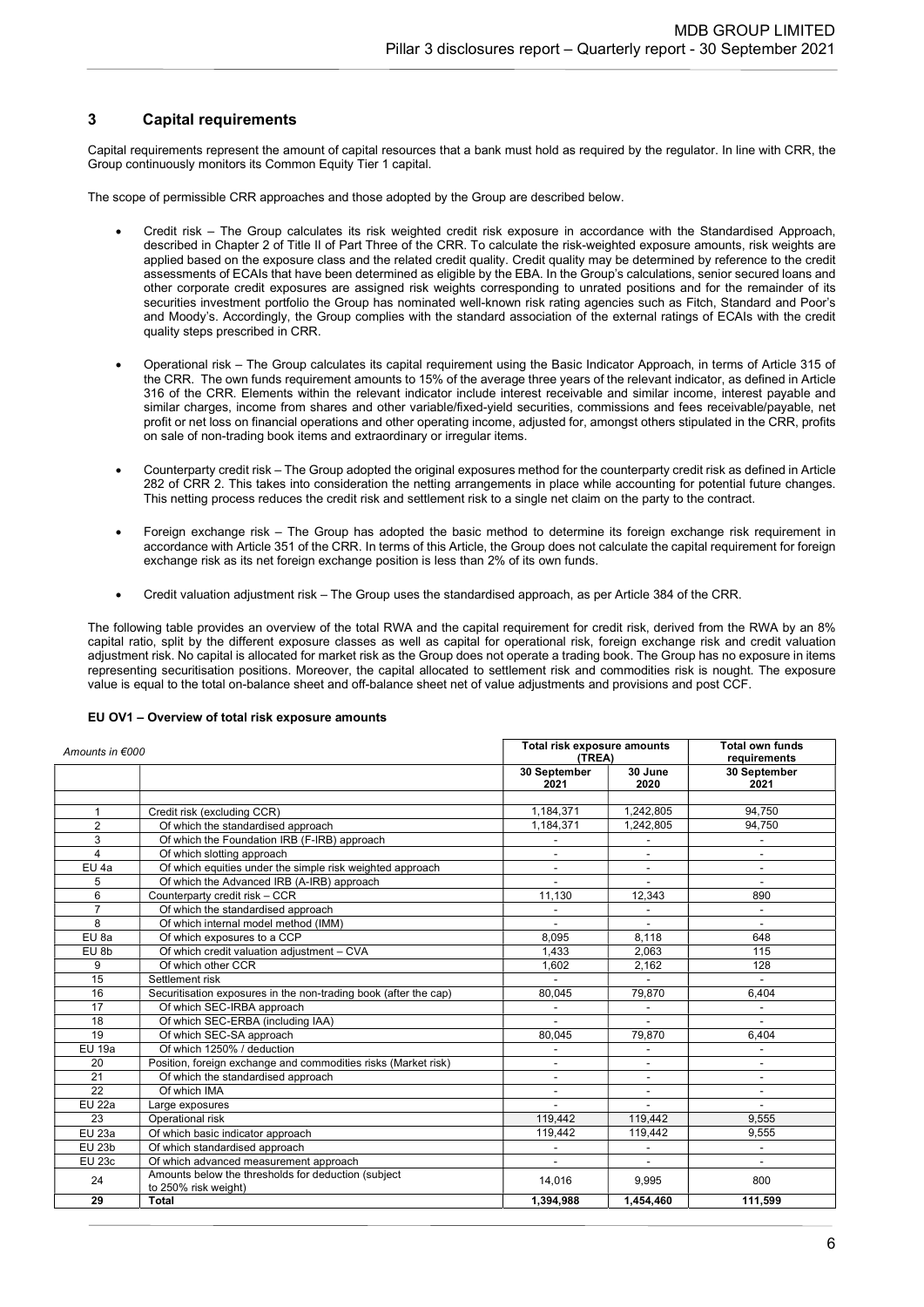# 4 Liquidity

The Liquidity Coverage Ratio (LCR) requires credit institutions to promote short-term resilience to potential liquidity disruptions thereby eliminating, or significantly reducing, structural mismatches between assets and liabilities. In terms of LCR requirements, credit institutions must hold sufficient unencumbered high quality liquid assets (HQLA) to withstand the excess of severe liquidity outflows over inflows that could be expected to accumulate over a 30-day stressed period. During such a period, a credit institution should be able to quickly convert its liquid assets into cash without recourse to central bank liquidity or public funds. The Bank calculates and monitors the LCR on a daily basis.

The Group has in place a number of quantitative risk appetite metrics to be able to monitor liquidity risk including the LCR and the NSFR. At all times, the Group ensures that it is compliant with these regulatory requirements. The following table provides an analysis of the data points used in the calculation of the liquidity coverage ratio.

As at 30 September 2021 and 30 June 2021, the Group's LCR was well above both the regulatory minimum and the risk appetite set by the Group.